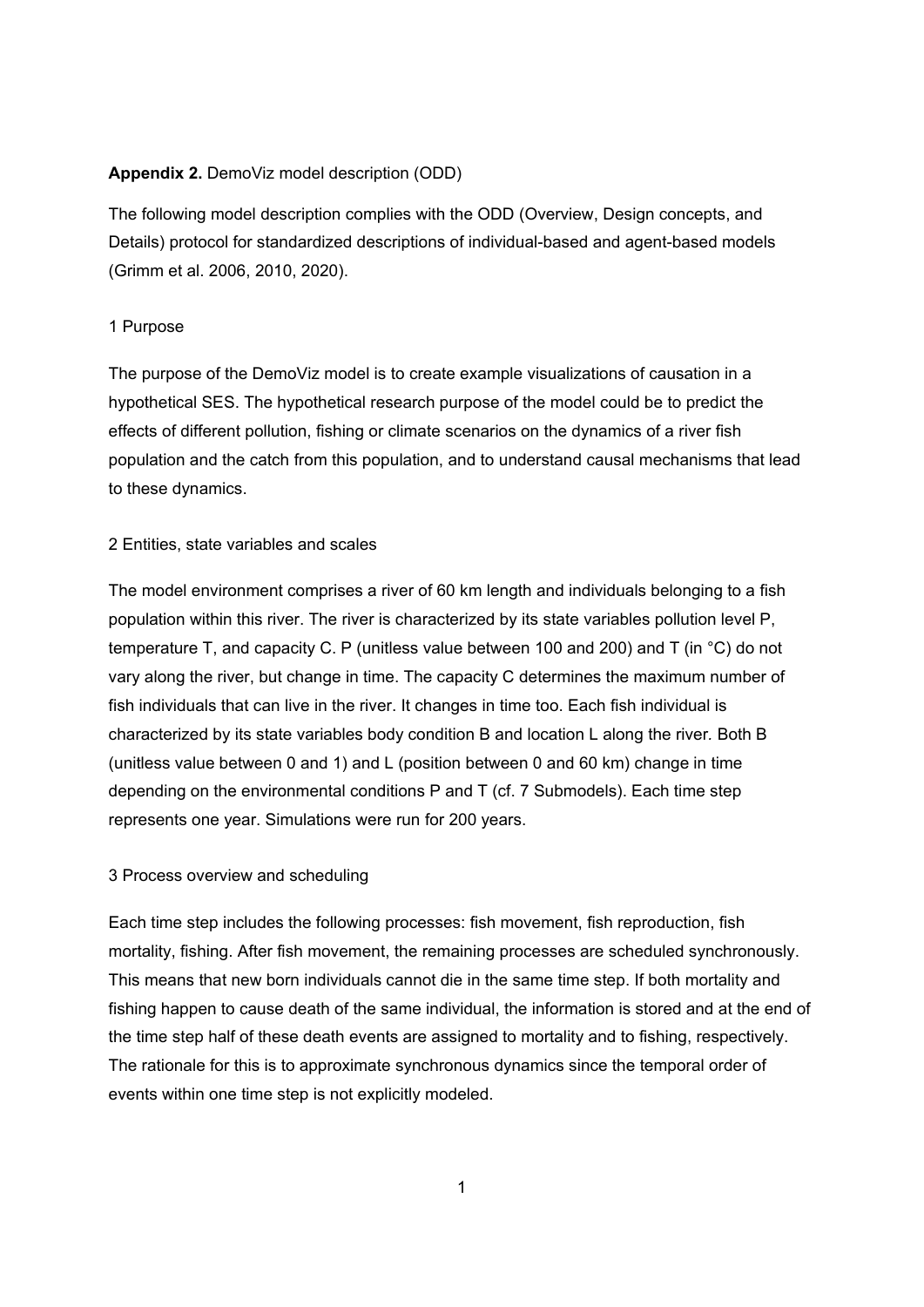### 4 Design concepts

*Emergence.* All process rules and the individuals' state variables' responses to environmental conditions are imposed. The population abundance and the fishing catch emerge from the interplay of all modeled processes.

*Adaptation.* Fishing is adaptive to the fish population abundance. Only if the abundance was above a certain threshold (here set to 150 individuals) in the previous time step, fishing is carried out (cf. 7 Submodels – Fishing).

*Objectives.* The objective of adaptive fishing is not to exert additional pressure on the fish population when it has a low abundance, thus reducing the risk of extinction.

*Sensing.* The model uses one overall temperature value for the whole river (cf. 2 Entities, state variables and scales). However, we assume that in reality the local temperature actually varies along the river, the individuals sense this local temperature and move to a location with their preferred temperature range. This is implicitly considered in a simple manner as the fish individuals change their location in response to the overall river temperature (cf. 7 Submodels – Fish movement).

*Interaction.* Fish individuals' competition for resources is modeled implicitly via limiting the maximum population abundance to the capacity of the river. Humans, who are not explicitly modeled, interact with the fish via altering the level of river pollution and via fishing.

*Stochasticity.* The creation of environmental input data contains stochastic elements. The individuals' state variable's responses to environmental conditions are partly stochastic. The model processes contain stochastic elements, i.e. random movement, random death and reproduction events, and random fishing mortality (cf. 7 Submodels). These stochastic elements represent variability that is potentially essential for the modeled dynamics, but without explicitly including the causes of this variability.

*Observation.* The fish population abundance and the fishing catch rate over time are the main observations. Each state variable of the individuals as well as emergent process variables (e.g. population mortality rate, population reproduction rate) can be observed (Fig. A2.1).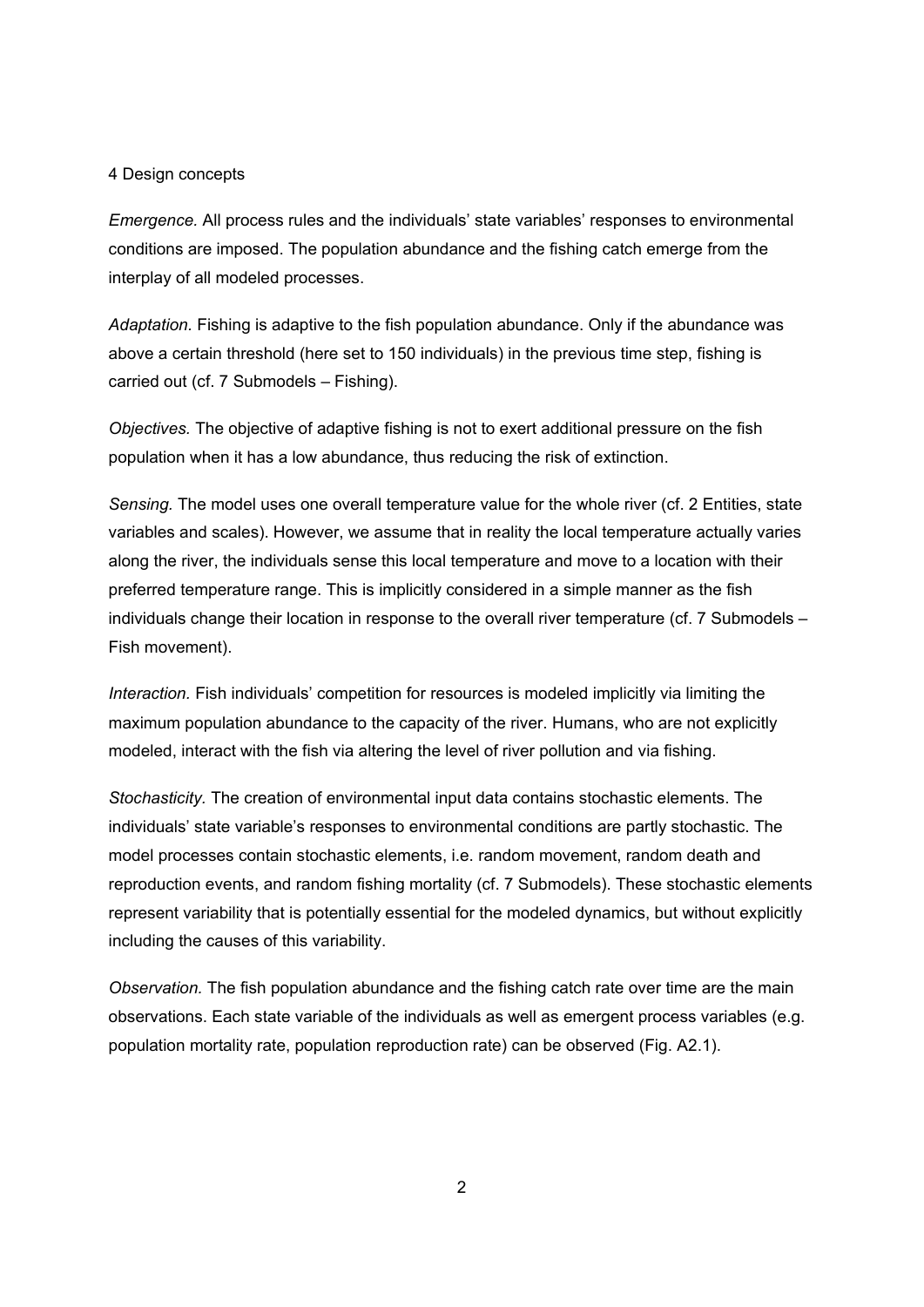

**Fig. A2.1.** Example time series from the DemoViz model for 200 years (X-axes). **A-C** Environmental state variables used as input data (cf. Y-axes for variable names and units). **D-I** Emergent state variables obtained in one stochastic simulation run with the model (cf. Y-axes for variable names and units). The mortality rate (G) refers to mortality apart from deaths due to fishing (F). In this example run, the fish population collapsed (went extinct) after 189 years (I).

# 5 Initialization

The fish population is initialized with 350 individuals. Their state variable values are not initialized separately as they depend on current environmental conditions in each time step and, thus, get assigned during the submodels Fish movement and Fish mortality (cf. 7 Submodels).

# 6 Input data

The model uses input data to represent time series of river pollution level, temperature and capacity over the simulation time of 200 years (Fig. A2.1A-C). These hypothetical input data were randomly generated to represent reasonable variability in the environmental conditions.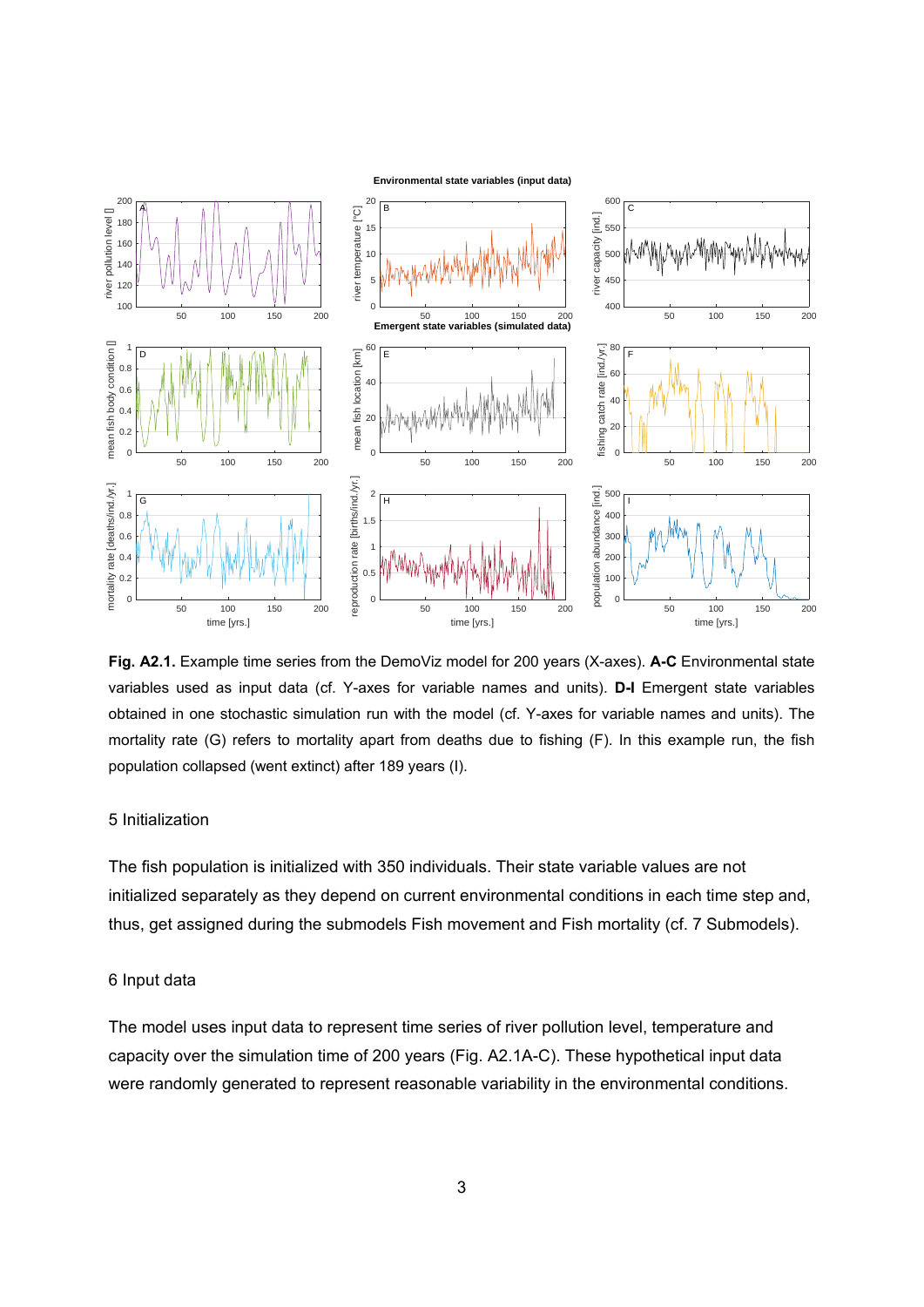#### 7 Submodels

*Fish movement.* Changes in river temperature T cause the fish to change their locations. The rationale for this relationship is that we assume that the real temperature varies along the river (decreasing from position 0 to position 60 km). This means that when the whole river gets warmer (colder), areas with the temperature range preferred by the fish shift to higher (lower) positions along the river. We additionally assumed that these areas get larger when the overall river temperature T increases. Thus, we implicitly take the movement of fish in response to local temperature changes into account (cf. 4 Design concepts – Sensing). For each individual, the new location is randomly sampled from a normal distribution with mean value 60km \* T/20°C and standard deviation 0.125 \* 60km \* T/20°C. With increasing temperature, the locations change to higher values and the variation among individual locations increases too (cf. Fig. 3 in the main text).

*Fish reproduction.* Different locations cause different chances for reproductive success. For each individual, the reproduction rate R depends on location L via  $R = 1.5 - L/24$ , and the number of new born individuals is randomly sampled from a Poisson distribution with the rate parameter R. New borns are added to the population up to the current capacity C, which cannot be exceeded. This constraint leads to a dependence of the population reproduction rate on population size, but no functional form of this density dependence is explicitly assumed. (Assigning location and body condition to new individuals is not necessary as they are not affected by further processes and these variables get assigned in the submodels Fish movement and Fish mortality during the next time step.)

*Fish mortality.* The current river pollution level P and temperature T both affect the body condition B of fish (cf. Fig. 6 in the main text). For each individual, the new value of B is randomly sampled from a normal distribution with mean value (6 - 3 \* P/100) \* T/20°C and standard deviation 0.1. Thus, body condition decreases with pollution and increases with temperature. The random sampling may yield values for B below 0 or above 1. Such values are replaced by uniform random values between 0 and 0.1 or 0.9 and 1, respectively, to keep B in the allowed range (cf. 2 Entities, state variables and scales). The individuals' mortality rate M depends on B via M = 0.84 - 0.64 \* B + *err* (where *err* is a common error for the whole population randomly sampled from a normal distribution with mean value 0 and standard deviation 0.05). Individuals die randomly with a probability equal to their mortality rate M. (If the

4